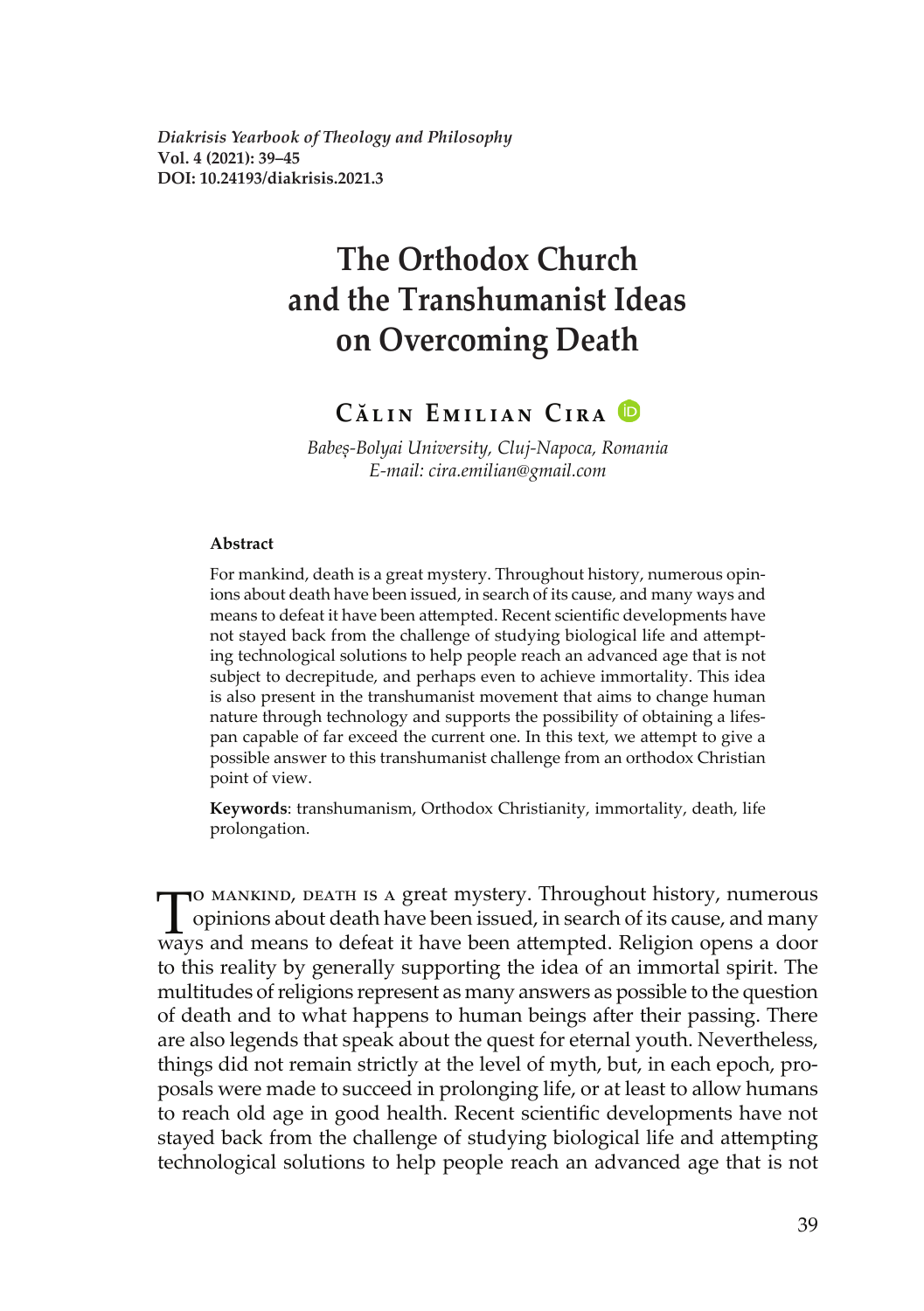subject to decrepitude, and perhaps even to achieve immortality. This idea is also present in the transhumanist movement that aims to change human nature through technology and supports the possibility of obtaining a lifespan capable to far exceed the current one. It practically supports the idea of accomplishing an evolution controlled by man and not by nature:

> Transhumanism is a way of thinking about the future that is based on the premise that the human species in its current form does not represent the end of our development but rather a comparatively early phase.<sup>1</sup>

In order to fulfill this desideratum, scientific fields such as biotechnology, medicine, nanotechnologies, and informatics are used. Adherents of Transhumanism propose the use of the aforementioned fields both to improve the quality of life and to prolong it. However, some of them support the transition beyond the biological level and propose the transfer of consciousness to a computer.

In this context, the Church has a duty to analyze this way of thinking, in order to see what is acceptable from the point of view of the Revelation in these hypotheses proposed by various thinkers, especially since many are often mere illusions sold to people. These are dangerous because people pin their hopes of attaining immortality on science, often distorted, or even on pseudo-science, and not on Christ, who truly overcame the power of death.

In order to attempt a possible answer to this challenge, we will begin our approach from the Christian perspective on death and we will dwell on the possible ways proposed by the followers of Transhumanism for the "killing of death."

## **Death: A Christian Orthodox Point of View**

According to the teachings of faith, man was created by God in His image and given the possibility to become immortal. As a result of the ancestral sin, man subjected himself to suffering and death: "By the sweat of your face you shall eat bread, till you return to the ground, for out of it you were taken; for you are dust, and to dust you shall return" (Genesis 3:19). As a result of disobeying our forefathers, wickedness and death made their way into the world, a sign of man's removal from God:

> That is why neither corruption nor death are a punishment from God, but the consequence of our alienation from the source of life. They are not meant to last forever, but God turns their purpose into a means of healing the evil.<sup>2</sup>

<sup>1</sup>Nick Bostrom, *The transhumanist FAQ – A General introduction – Version 2.1. (2003)*, accesed January 26, 2021, https://nickbostrom.com/views/transhumanist.pdf[,](https://nickbostrom.com/views/transhumanist.pdf) 4. 2 Dumitru Stăniloae, *Teologia dogmatică ortodoxă* [*Orthodox Dogmatic Theology*], Vol. 1,

<sup>(</sup>Bucharest: EIBMBOR, 1978), 487.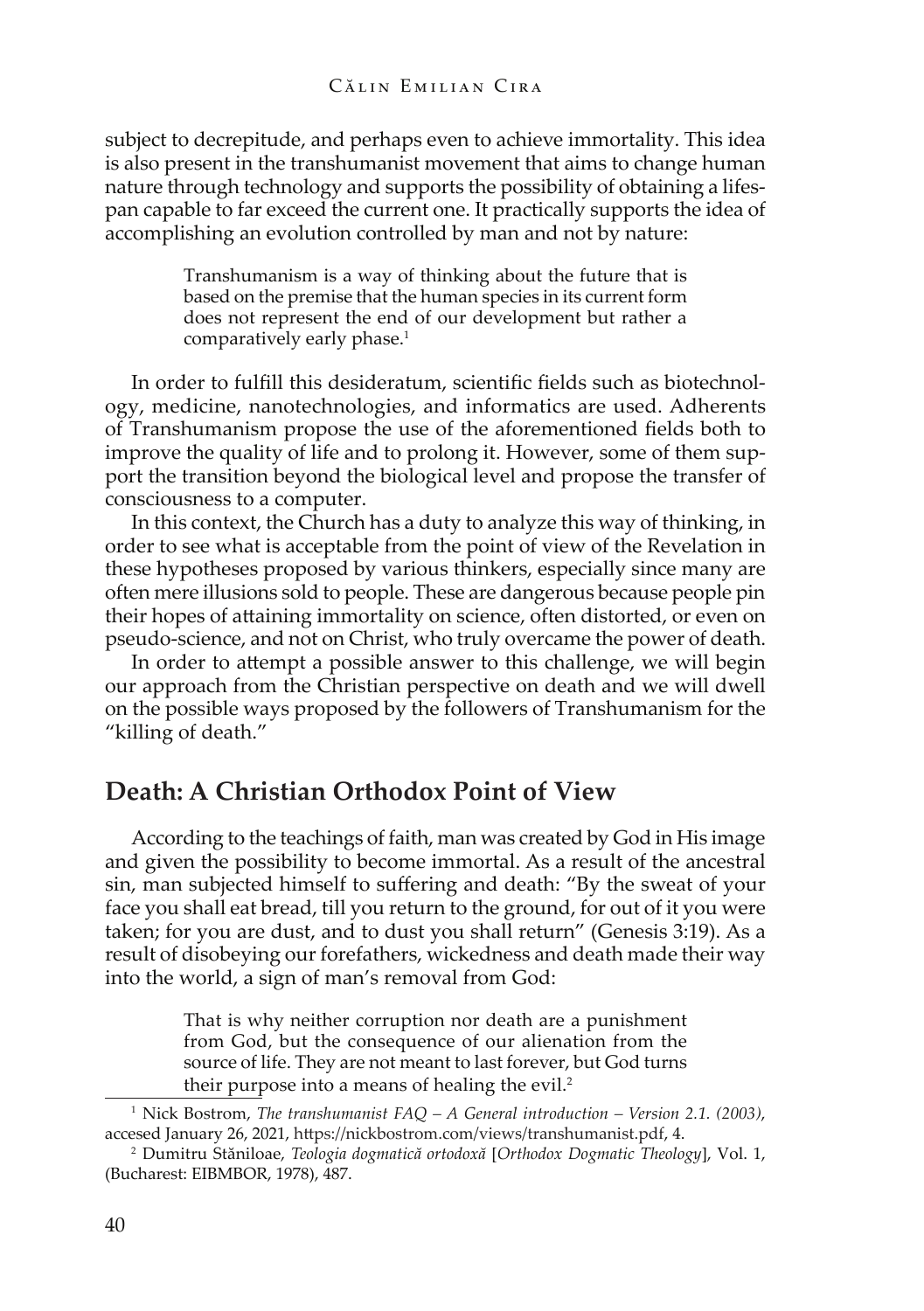God did not abandon His creation and upon the "fullness of time", the second Person of the Holy Trinity took human form for the deliverance of man from the bondage of sin and death. This was accomplished by our Savior Jesus Christ through His incarnation, death, resurrection, and ascension to Heaven. The central point of Christianity is the Resurrection of Christ, the foundation of our own resurrection: "For as in Adam all die, so also in Christ shall all be made alive" (I Corinthians 15:22). Man is called to resurrection and the world to transfiguration and union with God. At the same time, the teachings of faith show us that man has an immortal soul. Thus, even though everyone's life has a beginning, it has no end, a truth revealed in the parable of the ruthless rich man and beggar Lazarus (Luke 16:19-31). Another fundamental aspect of Christian anthropology is that life is a gift from God. For this reason, killing is more than forbidden, Christians having an obligation to protect the lives of people regardless of age, gender or state of health. A long life is seen as a divine blessing: "He asked life of you; you gave it to him, length of days forever and ever." (Psalm 21:4); "With long life I will satisfy him and show him my salvation" (Psalm 91:16). At the same time, however, the Holy Scripture often confronts us with the fragility of human life: "As for man, his days are like grass; he flourishes like a flower of the field; for the wind passes over it, and it is gone, and its place knows it no more." (Psalm 103:15-16).

Regardless of the length of one's life, death is a reality from which we cannot escape and for which we must prepare because we will appear before the righteous Judge. Saint Ambrose of Milan speaks of three types of death:

> One is the death due to sin, concerning which it was written: "The soul which sins shall itself die." [...] Another death is the mystical, when someone dies to sin and lives to God [...]. The third is the death by which we complete our life-span with its functions  $-$  I mean the separation of soul and body.<sup>3</sup>

He regards the first type as fearful, the second as good and "the third stands midway, for it seems good to the just and fearful to most men; although it gives release to all, it gives pleasure to few."<sup>4</sup> The Church thus urges for the uprooting of sin within ourselves and the living of a life in Christ, the only way to attain communion with God. We can speak of a present "full of grace" because the believer "has passed from death to life" (John 5:24). We are called to a state of righteousness in order to be prepared to give a good answer to the "right and fearful judgment".

<sup>3</sup>Saint Ambrose al Milanului, "Death as a good", in *Seven Exegetical Works*, translated by Michael P. McHugh, (Washington D.C.: The Catholic University of America Press, 2003), 71.

<sup>4</sup> Saint Ambrose al Milanului, "Death as a good", 71.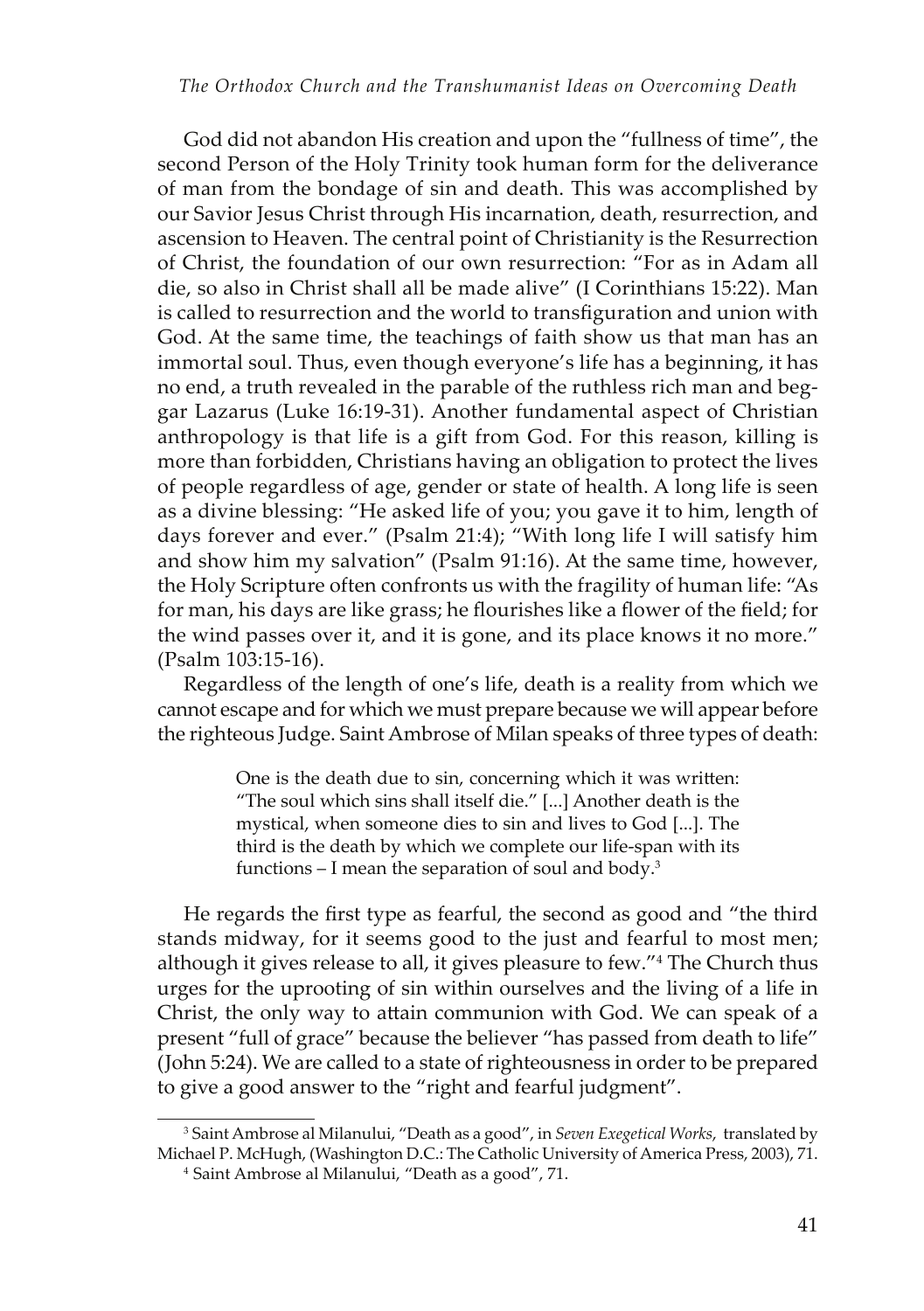# **Transhumanism and Death**

One of the fundamental ideas of this movement is to create a human being who has a long, above-average lifespan, and even to attain a form of immortality. It is claimed that this will be possible through technology. The issue is not merely theoretical, as there are certain companies that have made investments to fulfill this goal. Of course, this life is not intended as an extension of old age and suffering, but as a quality, active and healthy one:

> The argument is not in favor or life-span extension *per se*. Adding extra years of sickness and debility at the end of life would be pointless. The argument is in favor of extending, as far as possible, the human *health-span*. By slowing or halting the aging process, the healthy human life span would be extended. Individuals would be able to remain healthy, vigorous, and productive at ages at which they would otherwise be dead.<sup>5</sup>

Basically, a form of "eternal youth" is pursued. For the time being however, from a technological point of view, this is not yet feasible, but there is hope that in the future this will be possible. Transhumanists propose several approaches, working hypotheses, starting from replacing aged organs to the transferring of the consciousness to a computer. The question is whether, from a Christian point of view, an extension of life through technology is compatible with the teachings of the faith. After all, isn't this an idea synonymous with "playing God"?! Unlike Christianity, Transhumanism does not speak of the resurrection of the dead, nor of the existence of a life after death. But the idea of scanning the brain and transferring the result to a computer can be regarded as a secularized form of life after death. All hope of salvation from the tyranny of death is attributed to science and technology. Aging and death are considered defects:

> I see in them a powerful symbol of our age – we have trivialized death to such an extent, making it into a fault which medicine will be able to repair, that we must address the issue of how desirable the opposite is: do we want to be immortal, or at least to live indefinitely?<sup>6</sup>

<sup>5</sup> Nick Bostrom, "The Fable of Dragon-Tyrant", accesed January 26, 2021, [https://www.](https://www.nickbostrom.com/fable/dragon.pdf) [nickbostrom.com/fable/dragon.pdf](https://www.nickbostrom.com/fable/dragon.pdf), 11.

<sup>6</sup>Laurent Alexandre, Jean-Michel Besnier, *Pot face roboții dragoste? 12 întrebări despre transumanism* [Do Robots make love? Understanding transhumanism in 12 questions], translation by Maria-Magdalena Coresciuc (București: Humanitas, 2019), 64.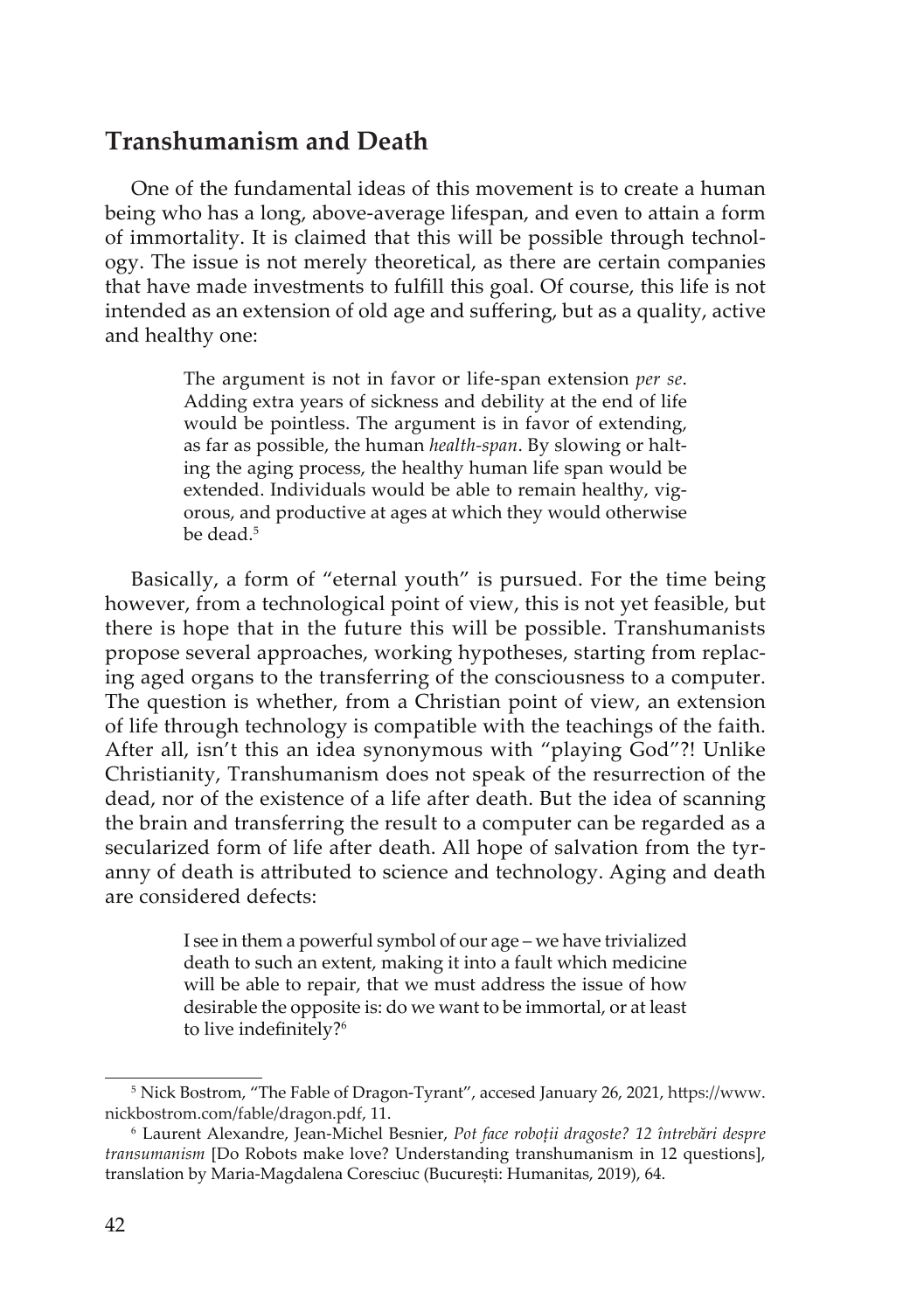In this idea we can observe a resemblance to Christian anthropology, namely that man was not created for suffering and death, but for eternal life. Of course, the means to overcome them are different. Transhumanism proposes human means and Christianity puts before us the work of God. The Orthodox Christian faith places great emphasis on man's dependence on God. The transhumanist movement sees man as an independent being and it does not take into account the relationship with the Creator. For this reason, man must also be in control of his own death. Thus, death is in contradiction with the creeds of this movement, which are individual freedom, freedom of choice and freedom of exceeding one's limits.7

These incompatibilities could lead us to think that the Church should oppose the means that would lead to a life longer than the usual one. The psalmist says that: "The years of our life are seventy, or even by reason of strength eighty; yet their span is but toil and trouble" (Psalm 90:10- 11). These are indeed the ages that man can reach nowadays. Of course, there are exceptions "that prove the rule". As a principle however, the Church should not oppose the idea of slowing down aging and physical degradation. Without a doubt, what must be investigated is whether or not the employed methods contradict Christian morality and can lead to the destruction of human lives. The consequences they will have on society must be analyzed. If the method involves the oppression or destruction of human lives, Christians cannot accept the use of such means. But the Church, in its struggle for the defense of life at every stage, must accept all that does not deviate from the revealed truth.

An important fact worth mentioning is that no matter how advanced technology becomes, it will never be able to achieve the immortality that some transhumanists envision. Accidents, an illness, a disaster can always lead to death. Death remains a permanent presence, even if the lifespan is longer. At the same time, discernment towards the transhumanist discourse is necessary. Listening to and reading the works of the promoters of this movement can create the impression that such technologies will appear very soon. These discourses often ignore the particularly difficult scientific problems that need to be solved in order to succeed in such an endeavor. After all, one must not forget how hard and how long it takes to develop treatments for various diseases. An interesting theory circulating among transhumanists is that of scanning the brain and transferring the consciousness to a computer. This would result in a sort of "virtual immortality":

> A more challenging but also ultimately feasible scenario will be to scan someone's brain to map the locations, interconnections, and contents of the somas, axons, dendrites, presynaptic vesi-

<sup>7</sup> See Todd W. Daly, "Diagnosing death in the Transhumanism and Christian Traditions", in Calvin Mercer and Tacy J. T Rohen, *Religion and transhumanism. The unknown future of human enhacement,* (Santa Barbara: Praeger, 2015), 86.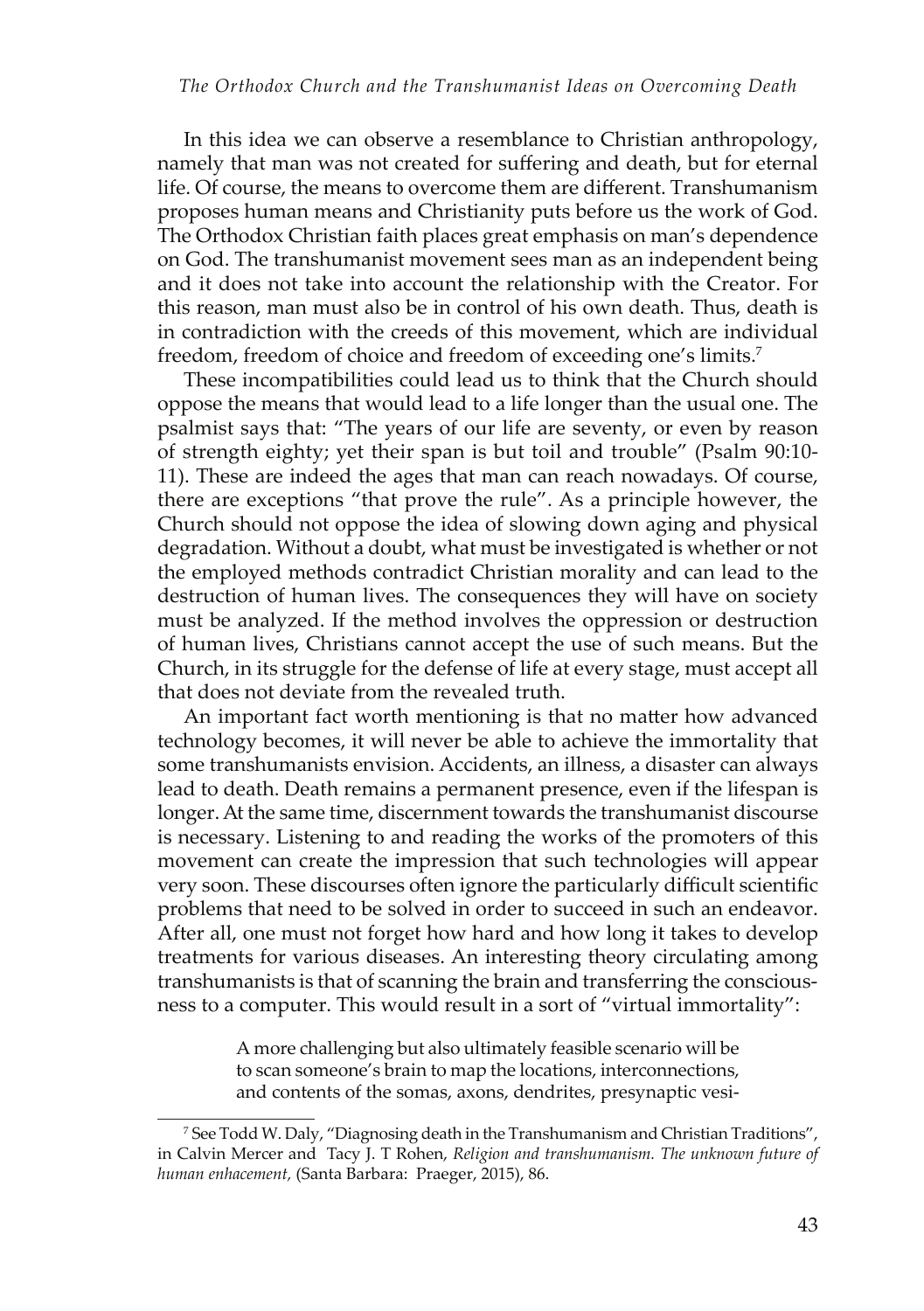#### Călin Emilian Cira

cles, and other neural components. Its entire organization could then be recreated on a neural computer of sufficient capacity, including the contents of its memory.<sup>8</sup>

Beyond the obvious technological impediments, this "intriguing scenario" also raises a number of other problems. Can personal identity be reduced exclusively to the brain? Does the rest of the body not matter to the person? Through this process the desired immortality could not be achieved, because the scanning procedure can only create a copy. So, we speak of the digital replication of a human being. From a Christian point of view, there are objections to this idea. According to the teachings of faith, man is not solely reduced to his brain, but he is soul and body. As for the perspective of mind scanning, it is assumed that there is juxtaposition between the brain and the mind. The body is to some extent disregarded because it is important to copy the pattern of the brain which is then virtually recreated. A type of Gnosticism can be observed here, in which the virtual world takes precedence. In that digital environment, the copy will be able to carry on its "life". In fact, such a perspective does not offer the much-desired immortality because the copy cannot be the original, and not even this copy that lives in the virtual world can be eternal. It will be confronted with the trials and risks associated with such an existence. A computer virus or hardware problems, for example, can lead to the destruction of that entity.

### **Conclusions**

The search for immortality is a "continuous present" in human history. From the Christian point of view, Christ, the Son of God Incarnate, is the guarantor of eternal life. In today's secularized world, the idea that science and technology will achieve endless life proliferated. The Church must heed these interpretations and give Christians answers to the questions posed by the supports of this school of thought. Nowadays, there is no technology able to contribute to a radical extension of life. If, however, such technological advancements ever appear, the Church will have to analyze the moral and spiritual implications of each of them. As a principle, there is no contradiction between Christianity and a long life. Nevertheless, biological life must not be idolized. There exist legitimate causes for man to give his life: "For whoever would save his life will lose it, but whoever loses his life for my sake and the gospel's will save it." (Mark 8:35). What is important is the manner in which life is lived, regardless of its duration. For this reason, there are contradictions between the transhumanist perspective, concerned strictly with our earthly existence, and that of the Church, which invites man to an eternity spent in the presence of God.

<sup>8</sup> Ray Kurzweil, *The Age of Spiritual Machines*, (New York: Viking, 1999), 92.